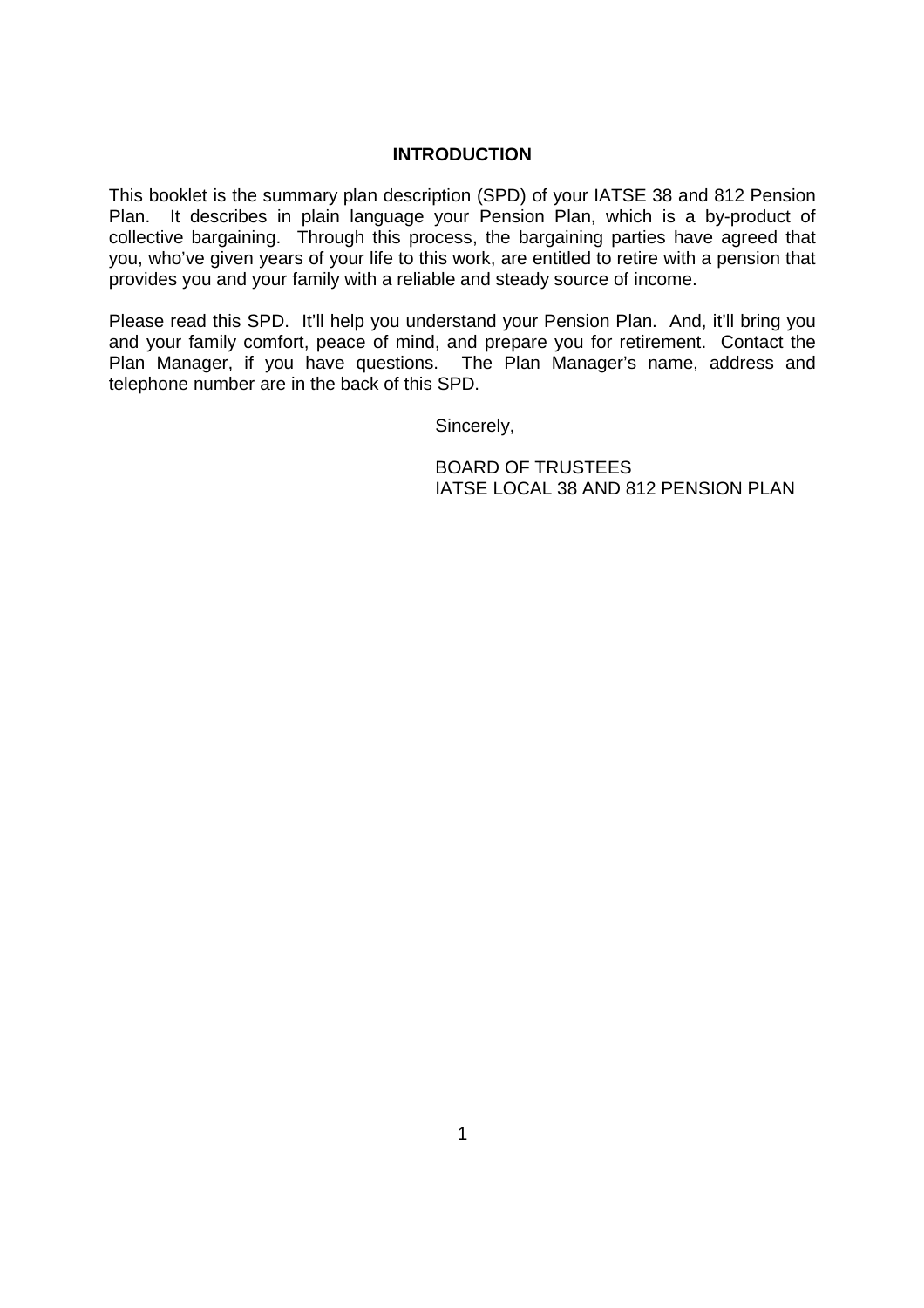# **INDEX**

| SECTION C - YOUR ACCOUNT AND HOW YOU BECOME VESTED |
|----------------------------------------------------|
|                                                    |
|                                                    |
|                                                    |
|                                                    |
|                                                    |
|                                                    |
|                                                    |
|                                                    |
|                                                    |
|                                                    |
|                                                    |
|                                                    |
|                                                    |
|                                                    |
|                                                    |
|                                                    |
|                                                    |
|                                                    |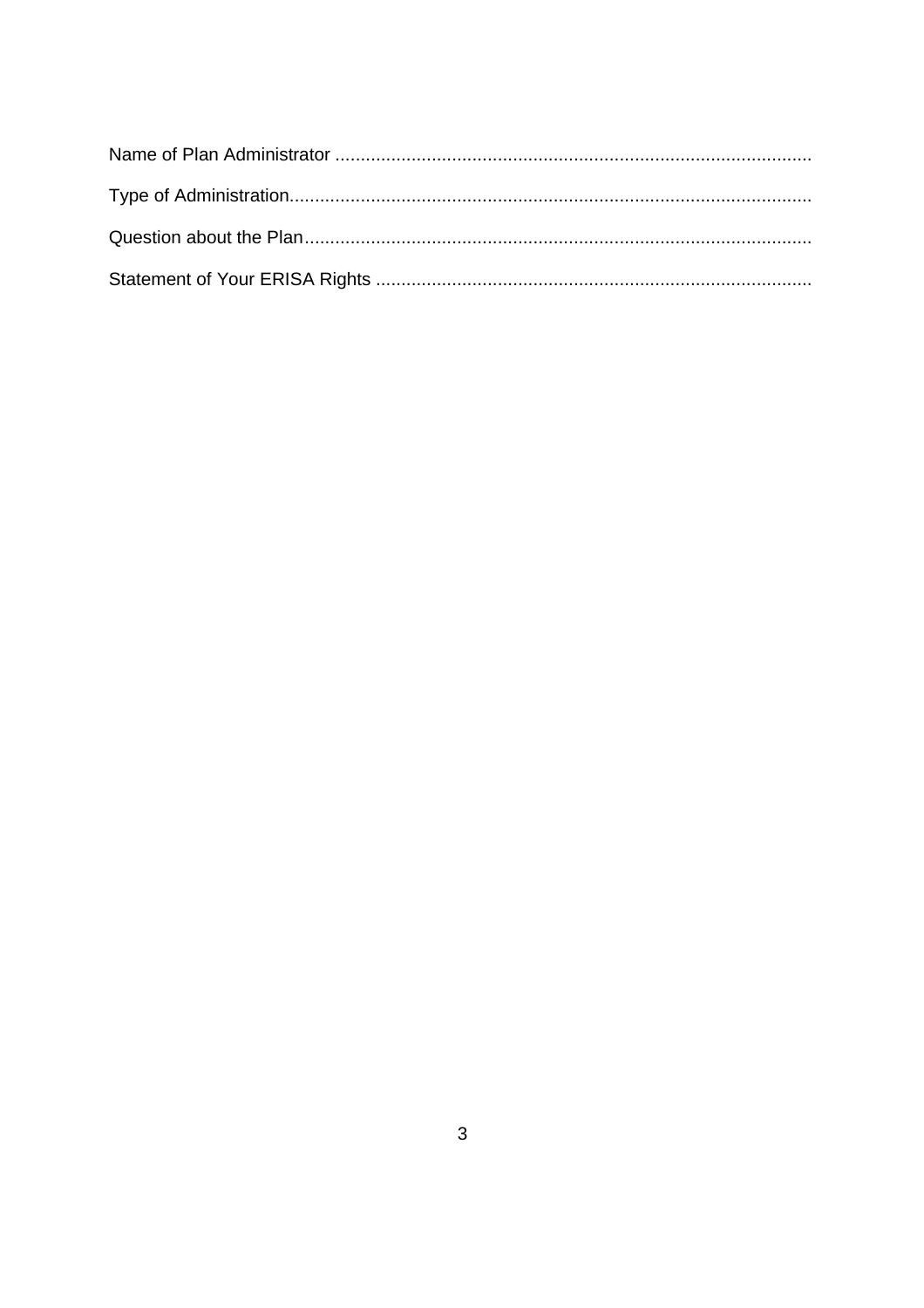# **QUESTIONS AND ANSWERS ABOUT THE PLAN**

# **SECTION A - THE PLAN AND HOW IT WORKS**

## **1. What Is The IATSE Local 38 And Local 812 Pension Plan?**

*Answer*: The Plan is a formal arrangement between contributing Employers and Locals 38 and 812 in which money, in the form of Employer contributions, is set aside to provide you with income upon retirement, death or disability, if you meet the Plan's eligibility rules.

## **2. Why Have A Pension Plan?**

*Answer*: This Plan provides you with retirement income to supplement your Social Security benefits and other pension benefits to which you may be entitled. It also provides financial assistance to you and your family if you become disabled or die before retirement, provided you are eligible for the Plan benefits.

## **3. Who Contributes To The Plan?**

*Answer*: Employers, who have signed collective bargaining agreements with Locals 38 and 812, contribute to the Plan on your behalf. These agreements establish the amount of money which Employers must contribute on your behalf. You do *not* contribute to the Plan yourself.

## **4. When Did The Plan Start?**

*Answer*: The Plan began on January 1, 1989.

## **5. What Is The Plan Year?**

Answer: The Plan Year runs from July 1<sup>st</sup> through June 30<sup>th</sup> of the following year, except that the first Plan Year ran from January 1, 1989 through June 30, 1990.

## **6. Who Administers Or Manages The Pension Plan?**

*Answer*: Your Pension Plan is managed or administered by six (6) Trustees: three (3) Union-appointed and three (3) Employer-appointed.

## **7. How Is The Plan Administered?**

*Answer:* The Trustees administer it exclusively in the best interests of all Plan Participants and their beneficiaries. As part of their administrative duties, the Trustees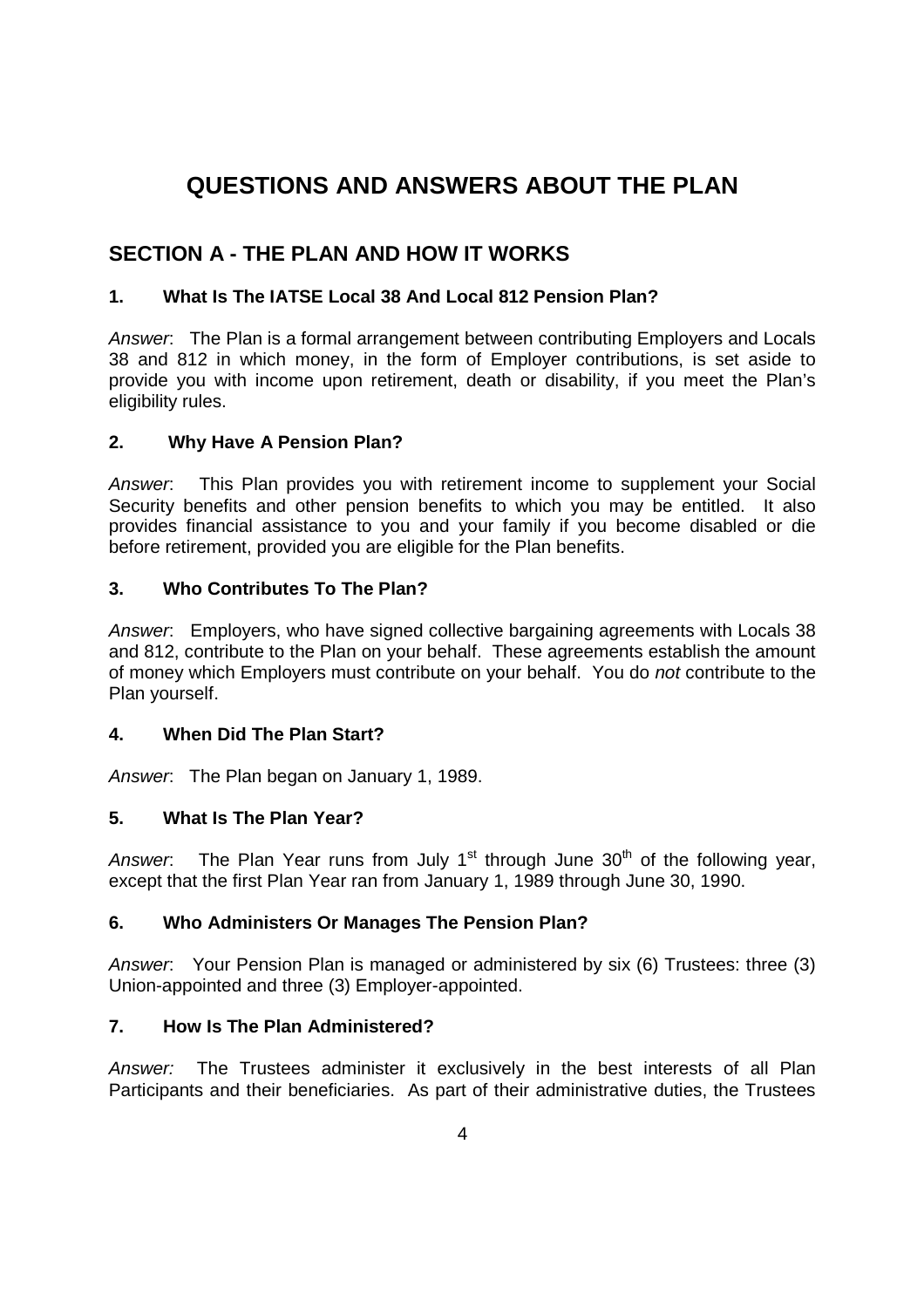interpret the Plan documents, make the rules which determine how the Plan operates, and make the decisions on pension applications.

## **8. Does Anyone Assist The Plan Trustees?**

*Answer:* Yes. The Trustees hire professionals to help them administer the Plan. Many of the day-to-day functions, such as maintaining records and processing pension applications, are handled by a third-party professional administrative manager (TPA). The Trustees have also hired an independent auditor, an attorney, an investment consultant and investment managers. The Trustees are required, under federal law, to have an annual independent audit performed and to file annual reports with the federal government.

# **SECTION B - PARTICIPATION IN THE PLAN**

## **1. Who Is A Plan Participant?**

*Answer*: A Plan Participant is an employee or former employee who is or may become eligible to receive a Plan benefit or whose beneficiaries may be eligible to receive a Plan benefit.

## **2. How Do I Become A Plan Participant?**

*Answer*: When and how you become a Participant depends on how many hours you've worked in any consecutive 12-months period and when:

- 1) *Between January 1, 1989 and July 1, 1990:* You became a Participant on July 1, 1990, if you worked at least 600 hours for which Employer contributions were required;
- 2) *After July 1, 1990 but before July 1, 1997:* You became a Participant on January 1 or July 1, whichever comes first, after you had worked at least 600 hours for which Employer contributions were required in any consecutive twelve (12) month period;
- 3) *After July 1, 1997:* You become a Participant on January 1 or July 1, whichever comes first, after you've worked at least 800 hours for which Employer contributions are required in any consecutive twelve (12) month period.

The twelve (12) months period referred to in Sections 2 and 3 above begins on the date you actually begin working as a stagehand. But, if you don't work the required hours during the following first twelve (12) months, the Plan will "roll" your starting date forward -- month-by-month -- each month until you worked the required hours in a consecutive twelve (12) months period (see Example 2 below).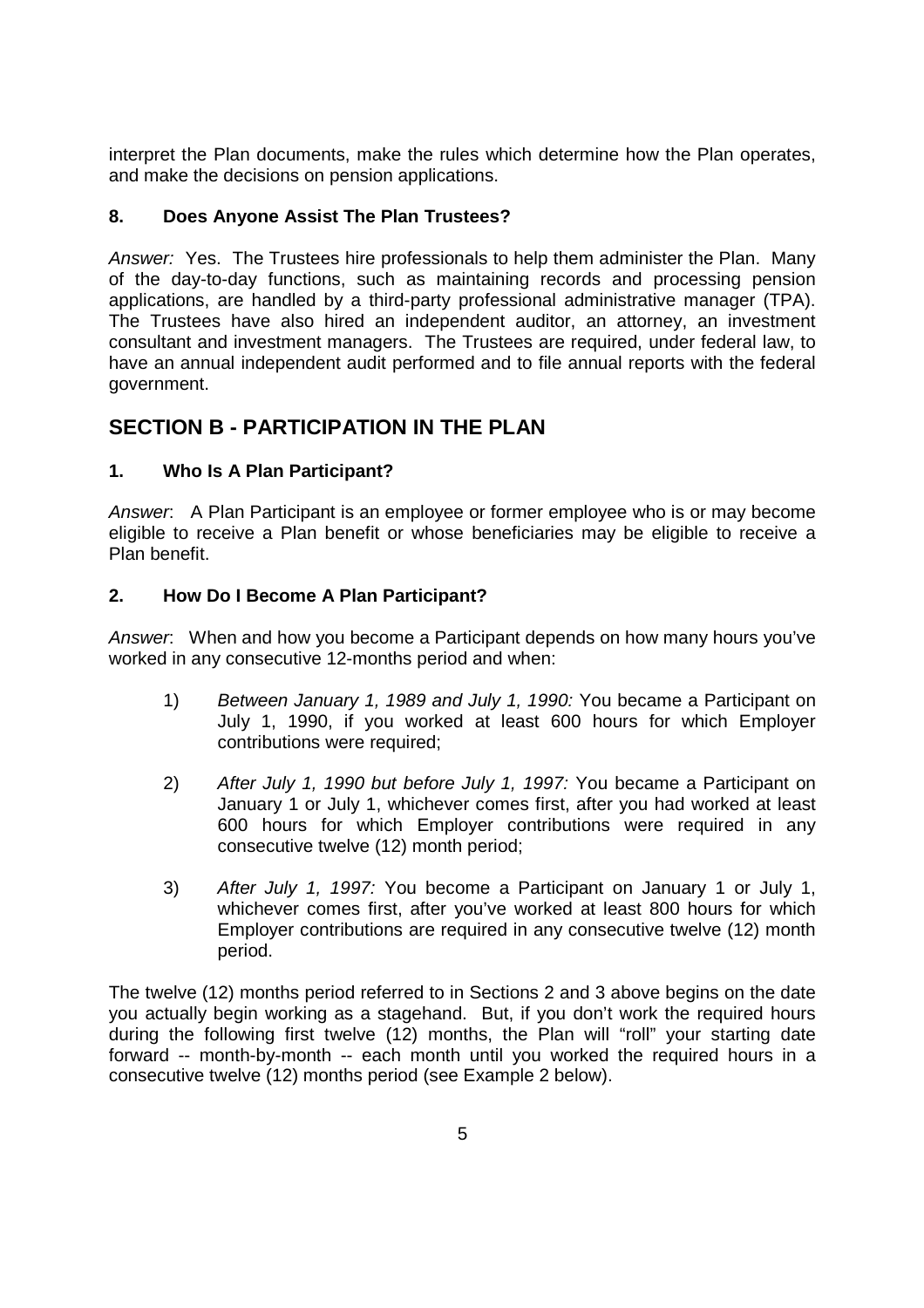Below are some examples of how you become a Participant:

## *Example 1 - You Become A Participant After Working The Required Hours In Twelve (12) Consecutive Months After Your Start Date.*

You begin working on February 1, 2000. By January 31, 2001 (12 consecutive months later), you have worked 800 hours for which Employer contributions are required. You become a Participant on July 1, 2001.

## *Example 2 - You Become A Participant After Your Starting Date Is "Rolled" Forward And You've Worked The Required Hours.*

You actually start working on February 1, 2000. But on January 31, 2001 (12 consecutive months later), you haven't worked the necessary 800 hours to become a Participant. The Plan will "roll" your "starting" date forward to March 1, 2000 and review the hours you worked during the twelve (12) consecutive months between March 1, 2000 and February 28, 2001 (instead of February 1, 2000 and January 31, 2001). If you've worked 800 hours between *March 1, 2000* and February 28, 2001 (12 consecutive months) for which Employer contributions are required, you'll become a Participant on July 1, 2001.

The Plan will continue to "roll" your "starting" date forward until you've earned the required hours in a consecutive twelve (12) month period to become a Plan Participant.

Once you become a Participant, you remain a Participant until you either quit working as a stagehand (see Section E-7 below), retire, become disabled, die, or suffer a permanent Break-in-Service (see Section C-4 below).

# **SECTION C - YOUR ACCOUNT AND HOW YOU BECOME VESTED**

## **1. What Is My Account?**

*Answer*: The Employer contributions made on your behalf are held in an "Account" in your name.

## **2. What Are "Credited Contributions"?**

*Answer*: "Credited Contributions" are Employer contributions that are allocated or credited to your Account. There are three (3) ways Employer contributions become "Credited Contributions" depending on your status:

1) **Before you become a Participant**: contributions made on your behalf *before* you become a Participant are "Credited Contributions" and credited to your Account *if* such contributions are for hours that are used to qualify you as a Plan Participant. So, if you work 800 hours in a twelve (12) -month period, all 800 hours will be "Credited Contributions."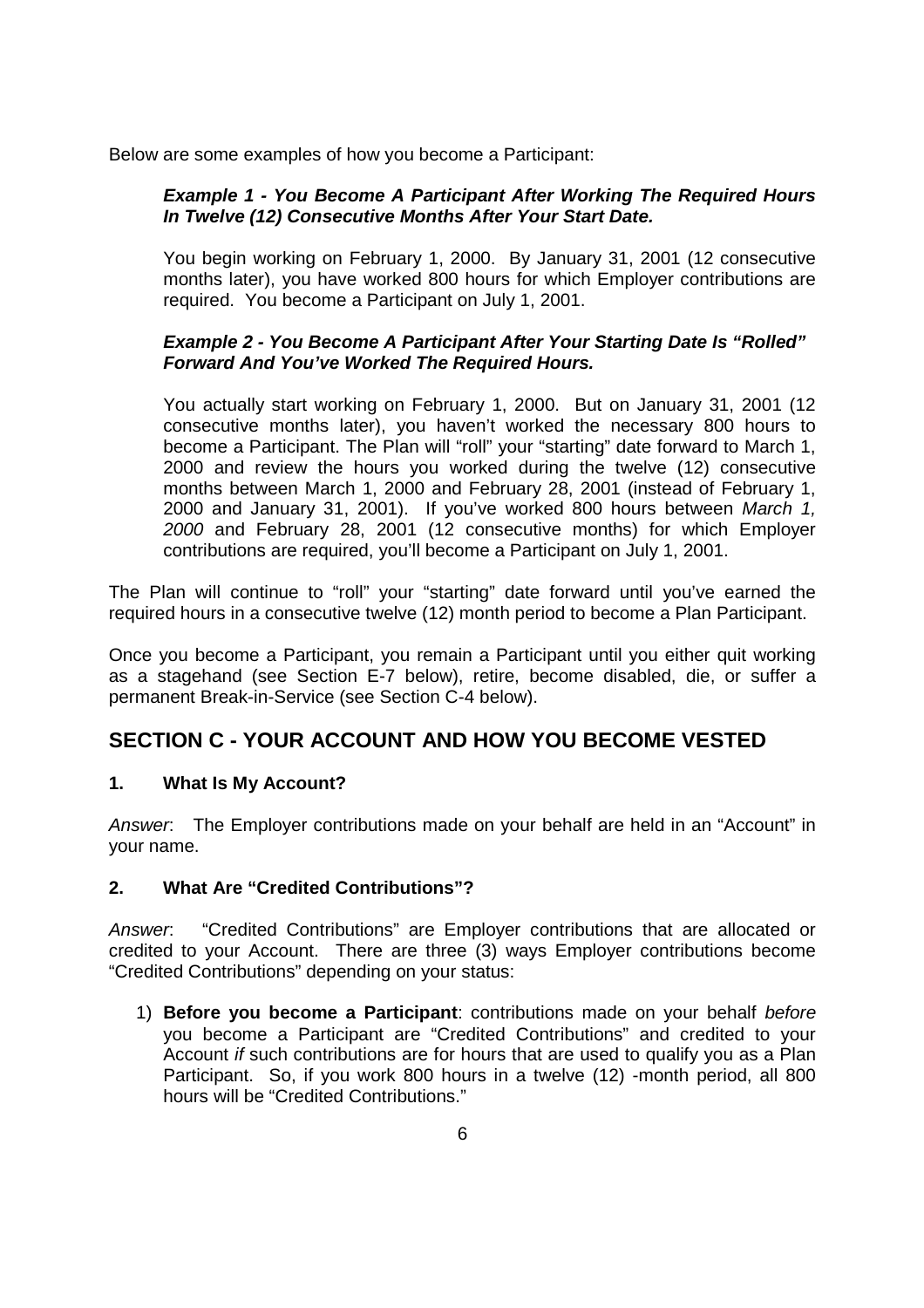In other words, any contributions made on your behalf *before* you become a Participant and that are not used to qualify you as a Participant are not "Credited Contributions."

- 2) **Once you become a Participant but** *before* **you vest**: once you become a Participant but *before* you vest (see Section C-5 below), any contributions made on your behalf are "Credited Contributions" and added to your Account so long as they are for the hours you worked *before* you suffer a permanent Break-in-Service (see Section C-4 below for definition of "permanent Break-in-Service").
- 3) **Once you vest**: *any and all* contributions made on your behalf *after* you vest are "Credited Contributions" and added to your Account. So, for example, even one (1) hour of contribution, made *after* you vest, is a "Credited Contribution." These post-vesting "Credited Contributions" cannot be forfeited.

### **3. What Is A "Break-in-Service"?**

*Answer*: You incur a one (1) year Break-in-Service if you fail to work more than 500 hours of Credited Service in a Plan Year (you must work at least 501 hours of Credited Service in a Plan Year to avoid one (1) year Break-in-Service).

### **4. What Is A "Permanent" Break-in-Service?**

*Answer*: You suffer *permanent* Break-in-Service if you fail to work as a stagehand for five (5) consecutive Plan Years, or if you work 500 hours or less in a Plan Year for five (5) consecutive years.

#### **5. How Do I "Vest" In My Account?**

*Answer*: To vest, you must work at least 800 hours, for which Employer contributions are required, in each of two (2) Plan Years *before* you suffer a "permanent Break-in-Service." The two (2) Plan Years need not be consecutive, but the two years must be earned before a "permanent Break-in-Service" occurs. (The vesting requirement *prior* to July 1, 1997 is 600 hours in a Plan Year for two (2) Plan Years to become fully vested.)

There are also other ways to vest. If you reach age 62, become disabled from working as a stagehand or die before you suffer a "permanent Break-in-Service," you automatically become fully vested in your Account, even if you've not otherwise vested. Once you "vest" in your Account, you cannot lose or forfeit your Account.

## **6. How Are Years And Hours Of Service Determined?**

*Answer*: A "Year of Service" is a Plan Year in which you have 800 or more Hours of Service (prior to July 1, 1997, the requirement was 600 or more hours).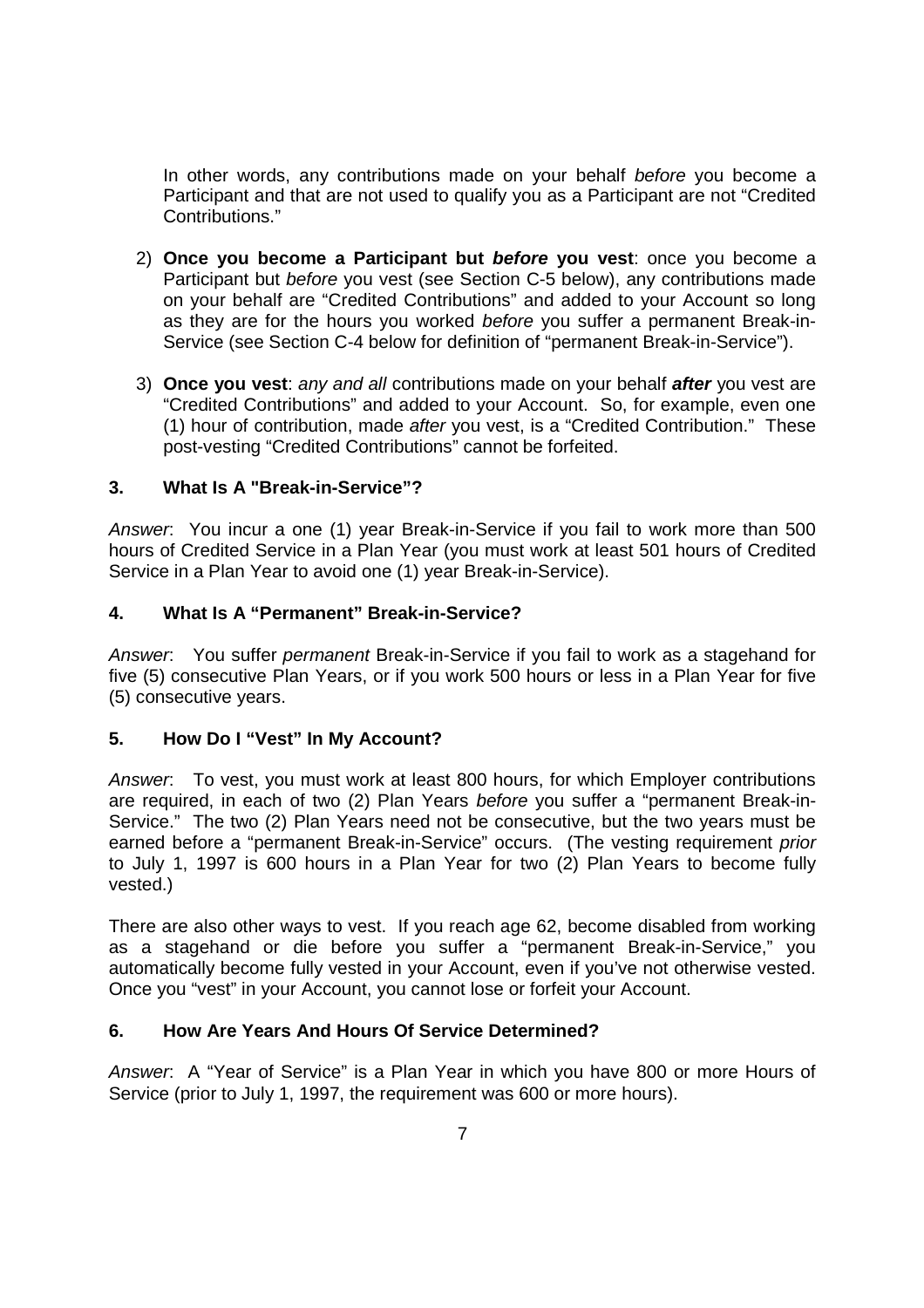An "Hour of Service" is each hour you are paid *or* are entitled to payment, including non-working hours (*i.e.* vacation, holiday, jury duty, etc.) for which you are paid or are entitled to payment.

## **7. How Is My Account Determined?**

*Answer*: Generally, your Account consists of the following:

- 1) all credited contributions, past and current, made on your behalf;
- 2) your share of the Plan's investment gains or losses;
- 3) any forfeitures credited to your Account by the Trustees at the end of the current Plan Year; and
- 4) your share of Plan expenses deducted from your Account at the end of the current Plan Year.

### **8. How Do I Know What My Account Balance Is?**

*Answer*: Each Plan Year that you are a Participant the Trustees will send you an annual statement which shows your Account balance.

(If you don't receive your annual statement, contact the Plan Manager or your Union immediately. It may be that your current address is not on file, your Employer did not report your contributions under your correct Social Security Number, or there may be other problems that need to be corrected.)

#### **9. What Happens To Plan Funds?**

*Answer*: The Trustees have hired investment professionals who invest Plan assets prudently. These Plan assets are then used for the exclusive benefit of you and your beneficiaries.

#### **10. How Are Investment Earnings Paid And Charges Made To My Account?**

*Answer*: At the end of each Plan Year, the Trustees will calculate the income earned on the Fund investments (provided the investments made money) and total the Fund expenses for the year. If the income exceeds the expenses, the Trustees may pay a "Dividend" to your Account.

The Trustees will determine the Dividend using the following formula: First, the Trustees determine the Plan's net earnings by subtracting the total, current Plan Year operational expenses from the total investment earnings for the same Plan Year. (Total Earnings *minus* Plan expenses = Net Earnings.)

Then, the Trustees total up all the individual Accounts. Using this total Account number, the Trustees determine what percentage of all Fund Accounts your individual account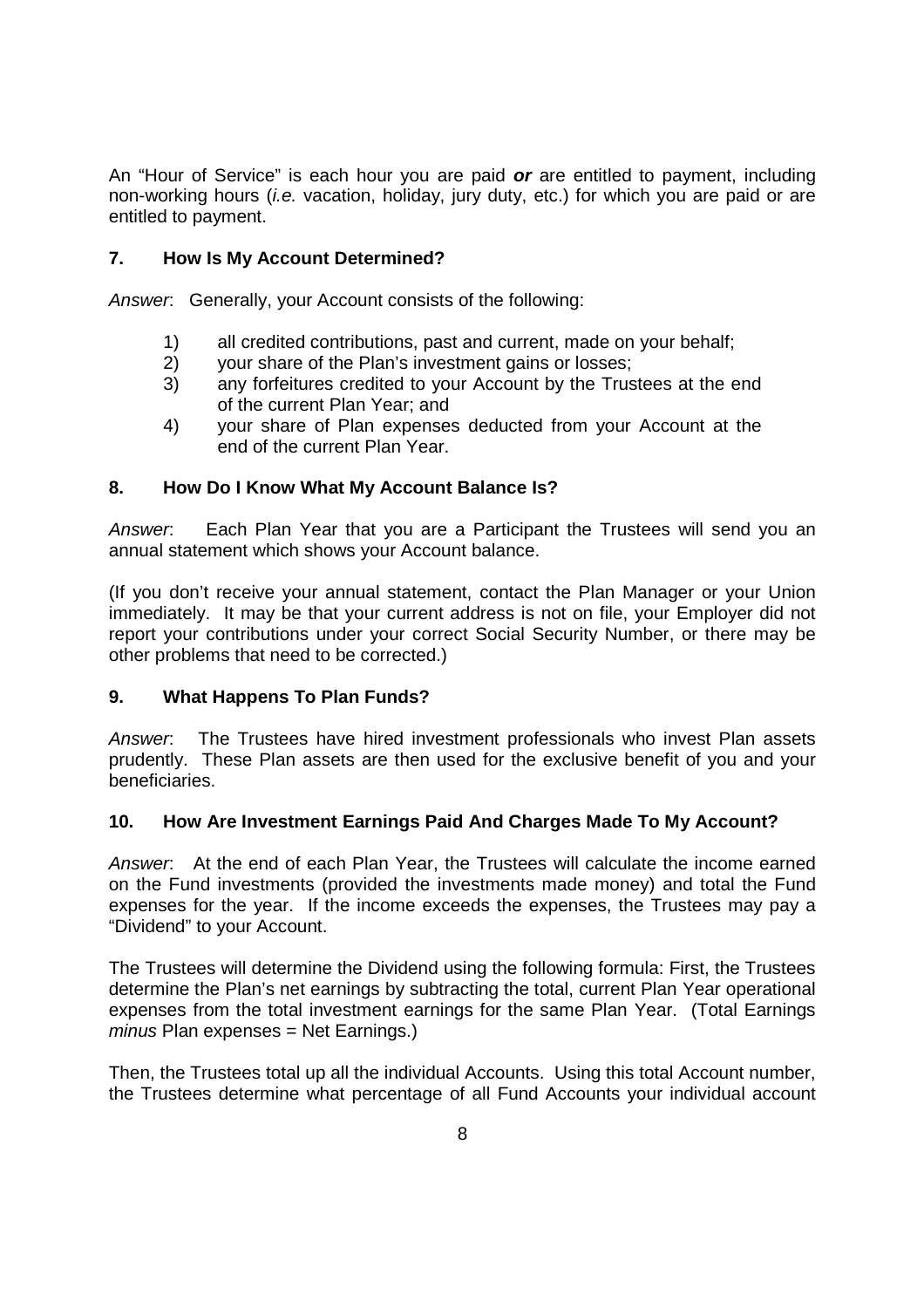represents. The Trustees use this percentage to determine your Account's share of any investment earnings ("dividend"). The Trustees then credit your Account with its percentage share of the total net earnings.

The Trustees use this identical process to charge individual accounts with the Fund expenses and investment losses, if any.

Should the Plan expenses for a Plan Year exceed the investment income -- which is unlikely -- or should the Plan's investments decrease in value, the Trustees subtract from each Account its percentage share of the difference between the Plan's expenses and investment income for that year.

### **11. Is There A Limit On The Amount That Can Be Added To My Account Each Year?**

*Answer*: Yes. There are caps on the contributions and pension benefits you can receive. But, these limits are very high. It is unlikely that anyone in the Plan will be affected by these limits.

## **12. Besides Contributions And Dividends, Is Anything Else Paid To My Account Balance?**

*Answer*: Yes. When a *non-vested* Participant incurs a *permanent Break-in-Service* (see Section C-4 and 5 above), that Participant's Account is forfeited. This forfeited Account generally will be divided among the other Accounts on the last day of the Plan Year based on each Account's percentage share of the total Employer contributions for the Plan Year, determined by the contributions made to each Account for the same Plan Year.

# **SECTION D - FORFEITURES**

## **1. When Does A Forfeiture Occur?**

*Answer*: For *non-vested* Participant, a forfeiture date occurs on the last day of permanent Break-in-Service (failure to work as a stagehand for five (5) consecutive Plan Years or failure to work more than 500 hours in a Plan Year for five (5) consecutive Plan Years – see Section C-4 above). On this date, you are viewed as having permanently stopped working as a stagehand. You will not forfeit your Account if you come back to work as a stagehand under Local 38 or 812 agreements before a forfeiture date occurs and work at least 800 hours in a Plan Year (or 600 hours before July 1, 1997).

If you are *non-vested* Participant, you cease to be a Participant on the forfeiture date and you forfeit your entire Account. But remember: forfeiture occurs only if you are **not** vested.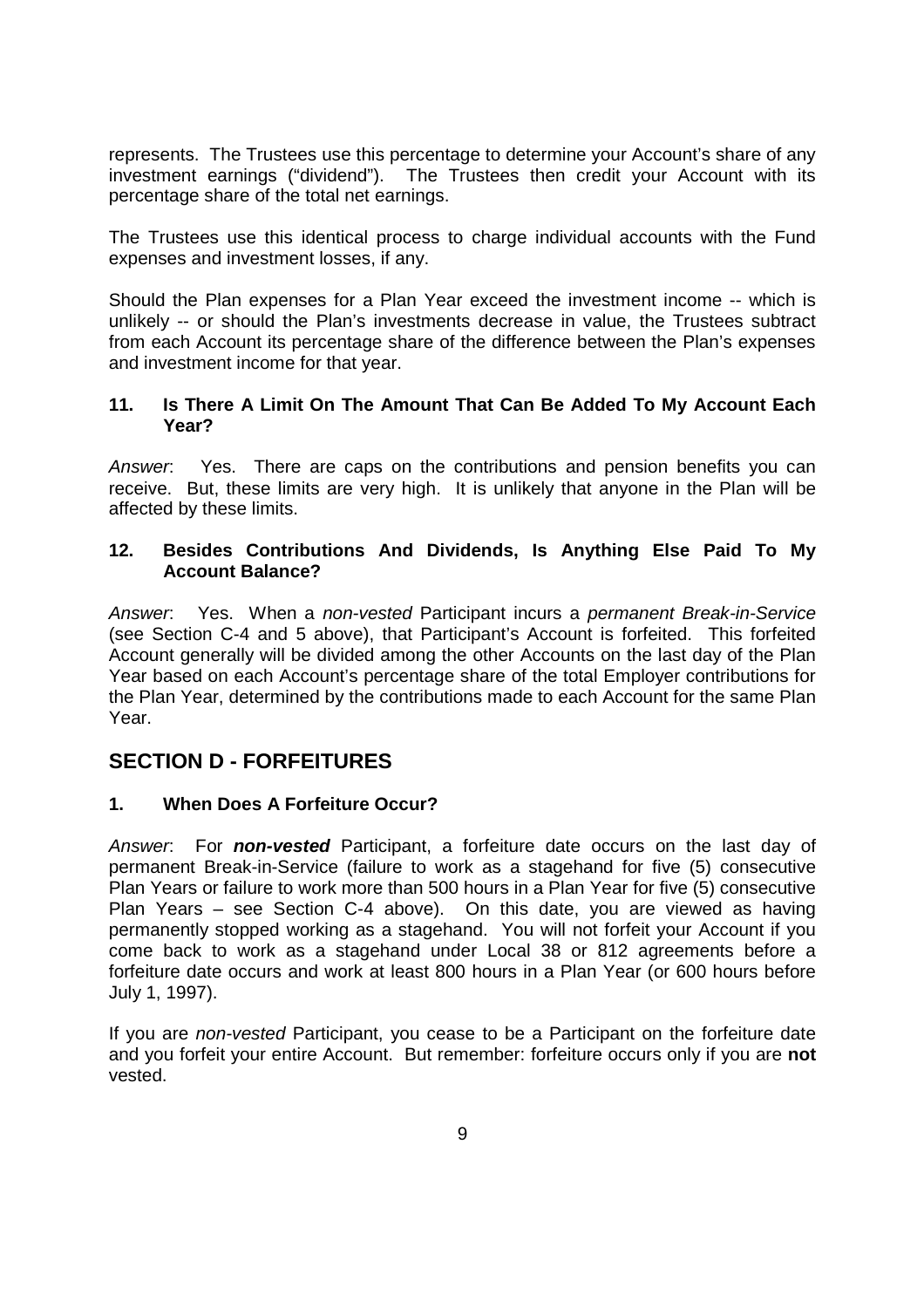## **2. What Happens To Your Forfeited Account?**

*Answer*: Forfeited accounts are allocated among the Plan's remaining Participants on a pro rata basis in the ratio that Employer contributions made on behalf of each Participant for that Plan Year bears to the total Employer contributions made on behalf of all Participants for that Plan Year.

# **SECTION E - WHEN BENEFITS ARE PAID**

## **1. How Do I Qualify For Benefits?**

*Answer*: You're eligible for benefits if you retire early at age 58 or at the normal retirement age of 62, if you retire for disability, or if you permanently quit working as a stagehand after you meet the vesting requirements.

## **2. How Can I Retire Early?**

*Answer*: You can retire early if you are age 58 or older and have five (5) Plan Years of service.

## **3. How Can I Retire At Normal Retirement Age?**

*Answer*: The normal retirement age is 62. You're eligible to retire and collect your pension after turning age 62 whether or not you're vested.

## **4. What If I Become Disabled?**

*Answer*: If you become totally and permanently disabled from working as a stagehand, you're entitled to receive your Account balance at the end of the previous Plan Year, plus any contributions made for you in the current Plan Year. This is true even if you are not otherwise vested in your Account.

But, before you can collect a disability Pension, you must prove to the Trustees that you are totally and permanently disabled from working as a stagehand. You can do this by presenting sufficient medical evidence of your disability to the Trustees. The Trustees then decide whether your medical evidence establishes disability. They may demand that you be examined by a Fund physician.

## **5. What Happens If I Die Before I Begin Collecting My Pension?**

*Answer*: If you're unmarried when you die, your designated beneficiary is entitled to receive your Account balance in a single lump sum cash payment.

If you've been married for at least one (1) year when you die, your surviving spouse is your sole beneficiary, unless you have designated, *with your spouse's written consent,* a beneficiary other than a spouse.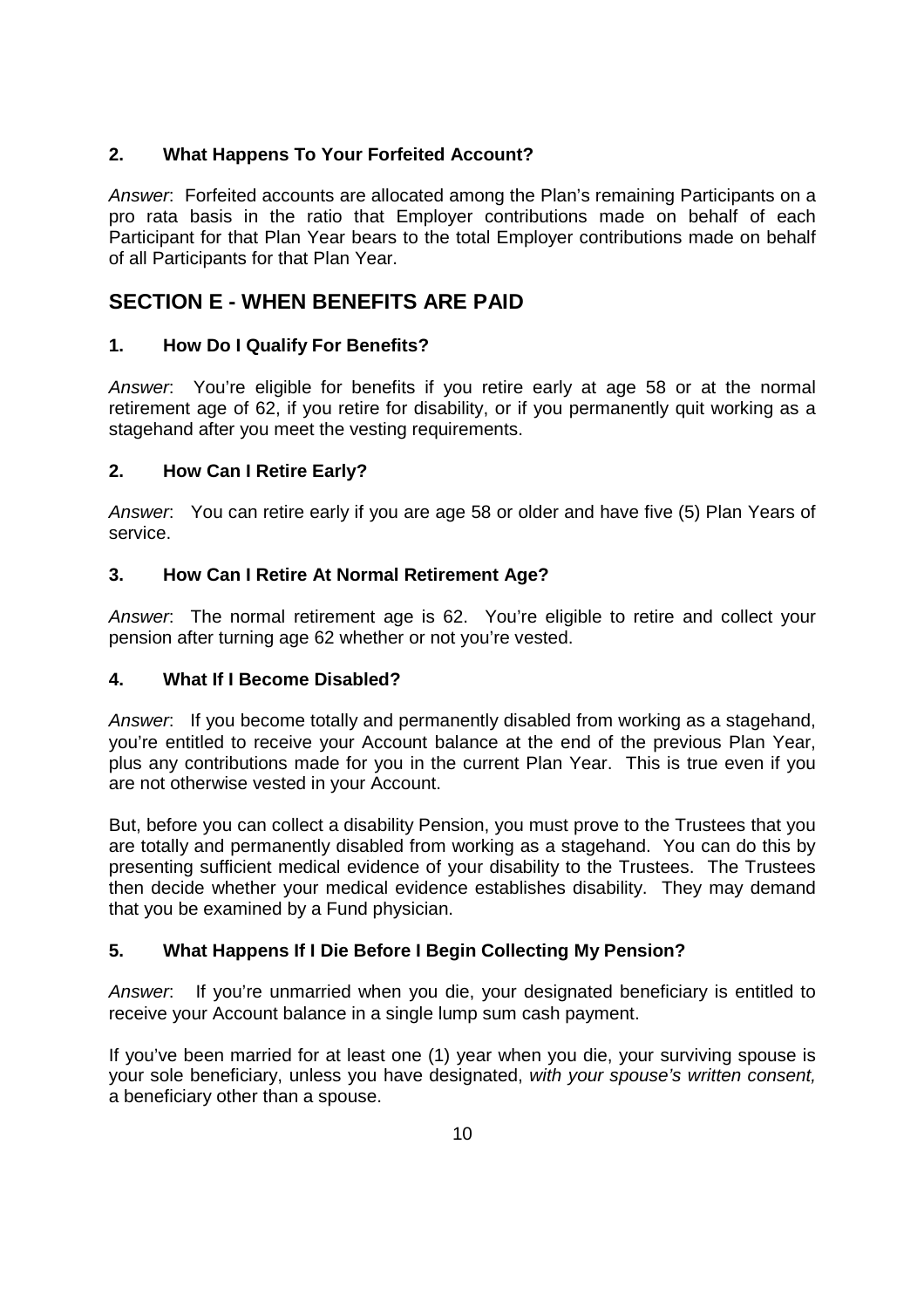Your surviving spouse will receive your pension benefit in a monthly payment (an annuity) *unless* he or she elects a single lump sum cash payment.

Your beneficiary, or someone acting for your beneficiary, must apply in order to receive your Account balance after your death (it is not automatic). Application forms are available at the Plan Manager's office.

## **6. What Happens If I Am Retired, Collecting A Monthly Pension, And Die?**

*Answer.* If you are unmarried, collecting a monthly pension and die, no further benefits are paid to anyone.

If you have been married for at least one (1) year when you die, half of your monthly pension is payable to your surviving spouse for the rest of your spouse's life, unless you have designated, with your spouse's consent, no survivorship benefits for your surviving spouse.

### **7. What If I Quit Working As A Stagehand?**

*Answer*: If no contributions are made on your behalf for two (2) consecutive Plan Years, you are deemed to have quit working as a stagehand. Beginning on July 1, 2007, you are also considered to have terminated your employment as a stagehand if you are a "Qualified Reservist" who is called to active duty for at least 180 days, including indefinite call or recall to active duty.

There are some exceptions to this rule. Your employment will be deemed to continue for purposes of this Plan if contributions stop because:

- 1) you are employed by the International Union or Local Union or an affiliate; or
- 2) you or an immediate family member has certain health problems and, on the advice of a qualified physician, you are required to leave the Union's jurisdiction and you provide written notice to the Trustees of this situation *before* you leave the Union's jurisdiction; or
- 3) you were eligible to retire for age (age 62) before you quit working as a stagehand but did not retire; or
- 4) you entered military service; or
- 5) you are on qualified Family and Medical Leave Act leave.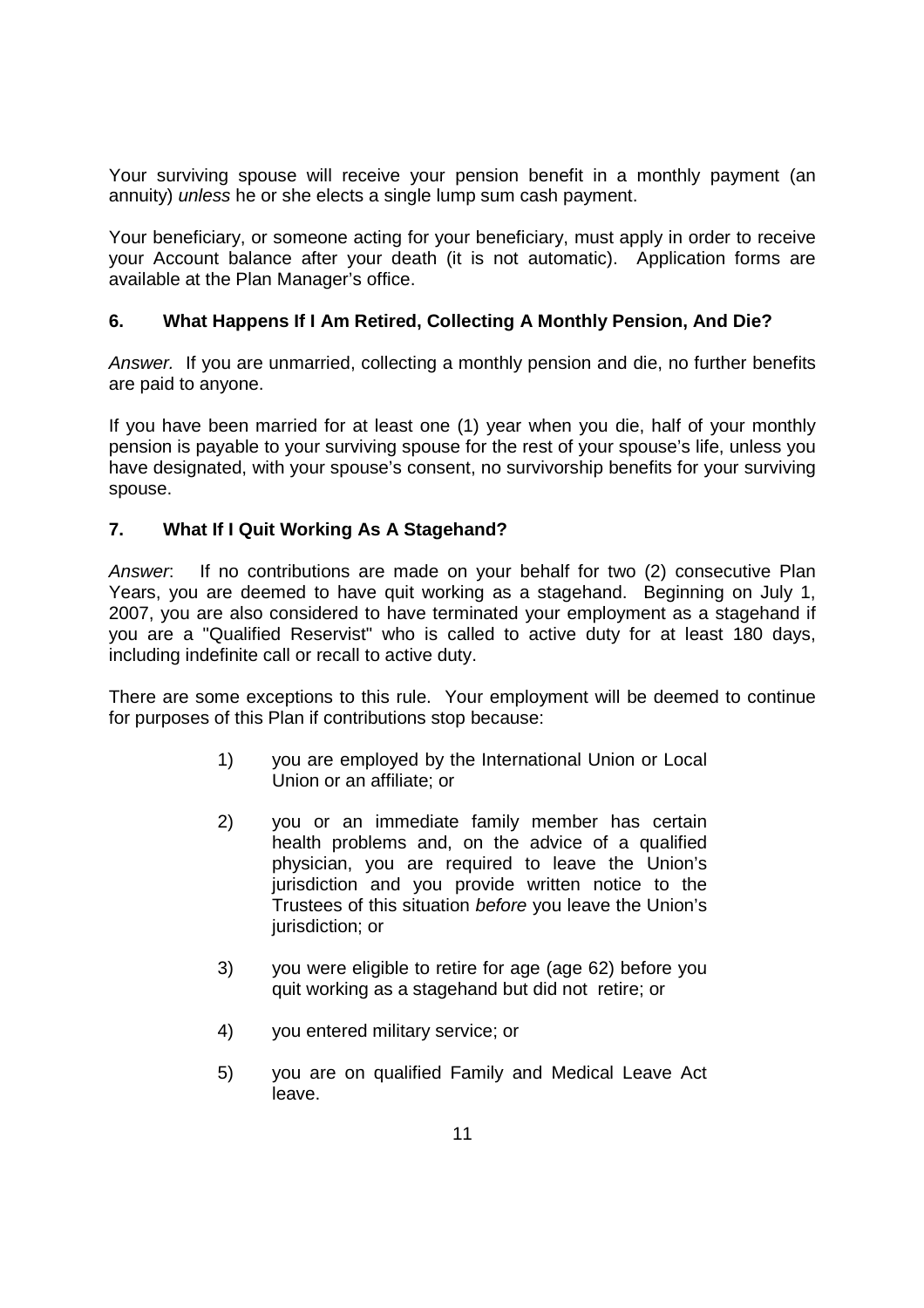If you are a vested Participant, you can apply to receive your Account balance after not working as a stagehand for two (2) Plan Years. Effective May 1, 2005, if you retire at or after age 62 but later return to work as a stagehand, you can reapply for a Plan benefit if no Employer contributions are made on your behalf for six (6) months.

If you were a vested Participant before you quit working as a stagehand for two (2) Plan Years and you return to work as a stagehand, any new Employer contributions made on your behalf upon your return to the trade will be added to your Account so long as you did not already apply for and received your Account balance.

# **SECTION F - HOW BENEFITS ARE PAID**

## **1. In What Form Will I Receive My Benefits?**

*Answer*: You can receive your pension benefit in several different ways. They are listed below.

## **A. Account Balance of \$5,000 or Less.**

If your Account balance is \$5,000 or less, your benefit will automatically be paid in a single lump sum cash payment regardless of your marital status or the length of your marriage.

## **B. Account Balance of More Than \$5,000.**

If you have been married for at least one (1) year and your Account balance is more than \$5,000, the Plan will purchase an annuity from an insurance company that will pay you monthly benefits in a 50% Qualified Joint and Survivor form (based on you and your spouse's life expectancies), *unless you and your spouse elect to receive your pension benefits in a single lump sum cash payment.*

If you are unmarried or you've been married for less than one (1) year when your pension benefits become payable, the Plan will purchase an annuity from an insurance company that will pay you monthly benefits based only on your life expectancy. Or, you could elect to collect your benefits in a single lump sum cash payment. You could also elect an annuity from an insurance company that will pay you a monthly benefit in a 50% Qualified Joint and Survivor form (based on you and your spouse's life expectancies).

## **2. What Is A 50% Qualified Joint And Survivor Benefit?**

*Answer*: Simply stated, it's a benefit form that provides pension benefits for your spouse after your death. Under the 50% Qualified Joint and Survivor annuity, the Plan will automatically pay your surviving spouse 50% of your monthly pension benefit each month after your death for the rest of his/her life.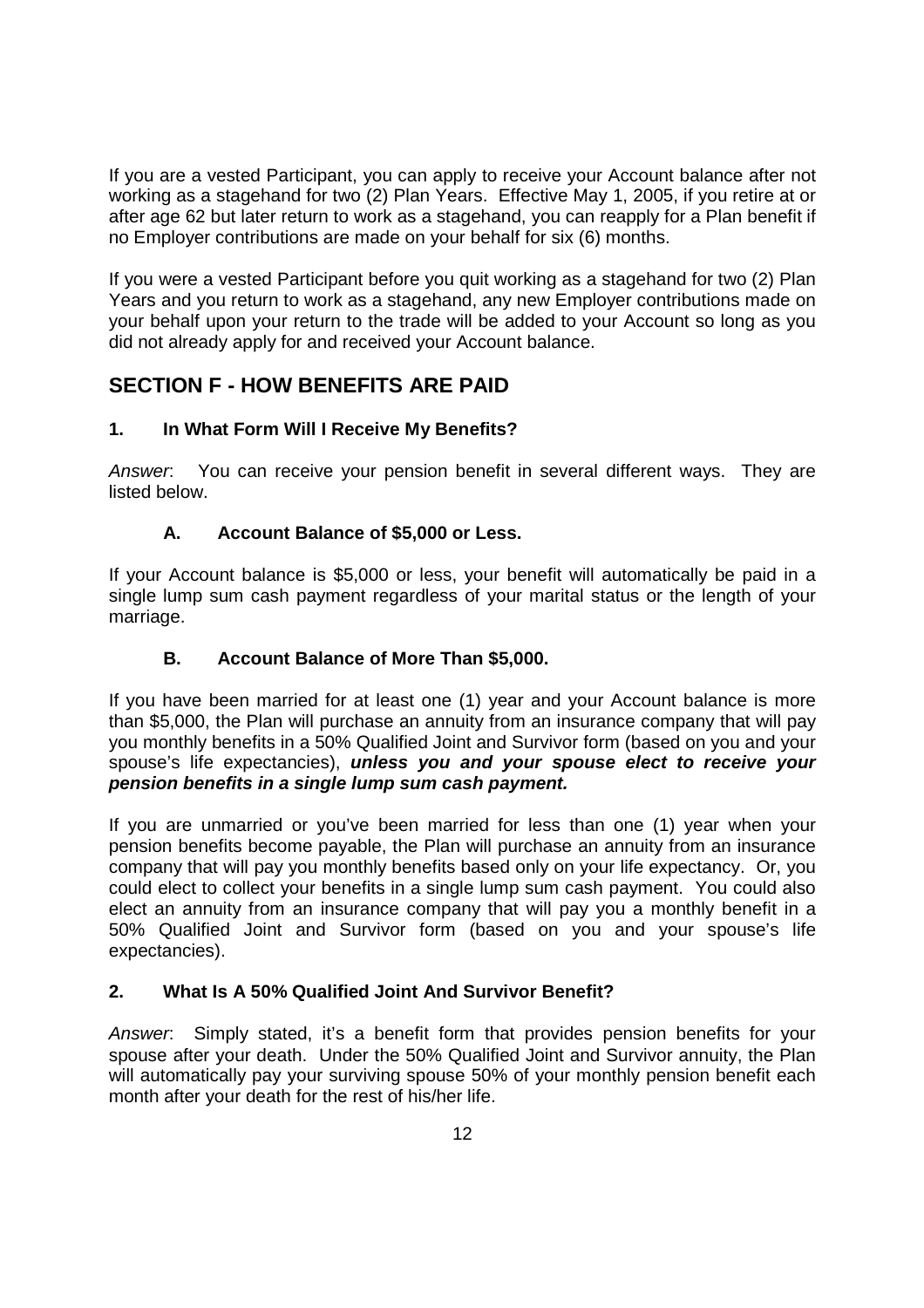If you have been married for at least one (1) year before you start collecting your pension, federal law and your Plan requires that all pension benefits be paid as a 50% Qualified Joint and Survivor annuity *unless you and your spouse elect to receive your pension in one of the other available forms.*

If your spouse dies before you, while you're collecting your monthly 50% Joint and Survivor Benefit, you will continue to receive the same monthly benefits for the rest of your life. If both you and your spouse die after you start collecting your monthly 50% Joint and Survivor Benefit, no further benefits are paid to anyone.

### **3. How Do I Elect A Single Lump Sum Cash Payment Instead Of A 50% Qualified Joint and Survivor Benefit?**

*Answer*: If you have been married for at least one (1) year when your pension benefits start and you wish to receive your benefits in a single lump sum cash payment, your spouse **must** consent and sign a waiver of his/her right to receive his/her benefits in a Qualified 50% Joint and Survivor form. This waiver must be notarized. Waiver forms are available at the Plan Manager's office. The waiver generally must be signed no earlier than thirty (30) days before your monthly benefit payments are to start unless you waive your rights to at least thirty (30) days notice.

If you are unmarried, or have been married for less than one (1) year when your monthly benefit payments start, you must complete a special application form to get the single lump sum payment. You do not need your spouse's notarized waiver consenting to the lump sum payment. Application forms are available at the Plan Manager's office.

### **4. If I Am Married For Less Than One (1) Year, Can I Still Elect The Qualified 50% Joint And Survivor Benefit Form?**

*Answer*: Yes.

### **5. What Happens If I Return To Work As A Stagehand After Receiving A Plan Distribution** *Before* **I Reach Age 62?**

*Answer:* Generally, you must "re-qualify" for Plan benefits. So, if you retire for disability, early retirement at age 58, employment termination after not working as a stagehand for two (2) consecutive Plan years, you must "re-qualify" for benefits under the Plan's eligibility provisions. Your previous status as a vested Participant in the already distributed Plan benefits will not be taken into account.

But, if you return to stagehand work after collecting your Account Balance *because you retired at age 62 or later*, you need not "re-qualify" for Plan benefits if you return to work.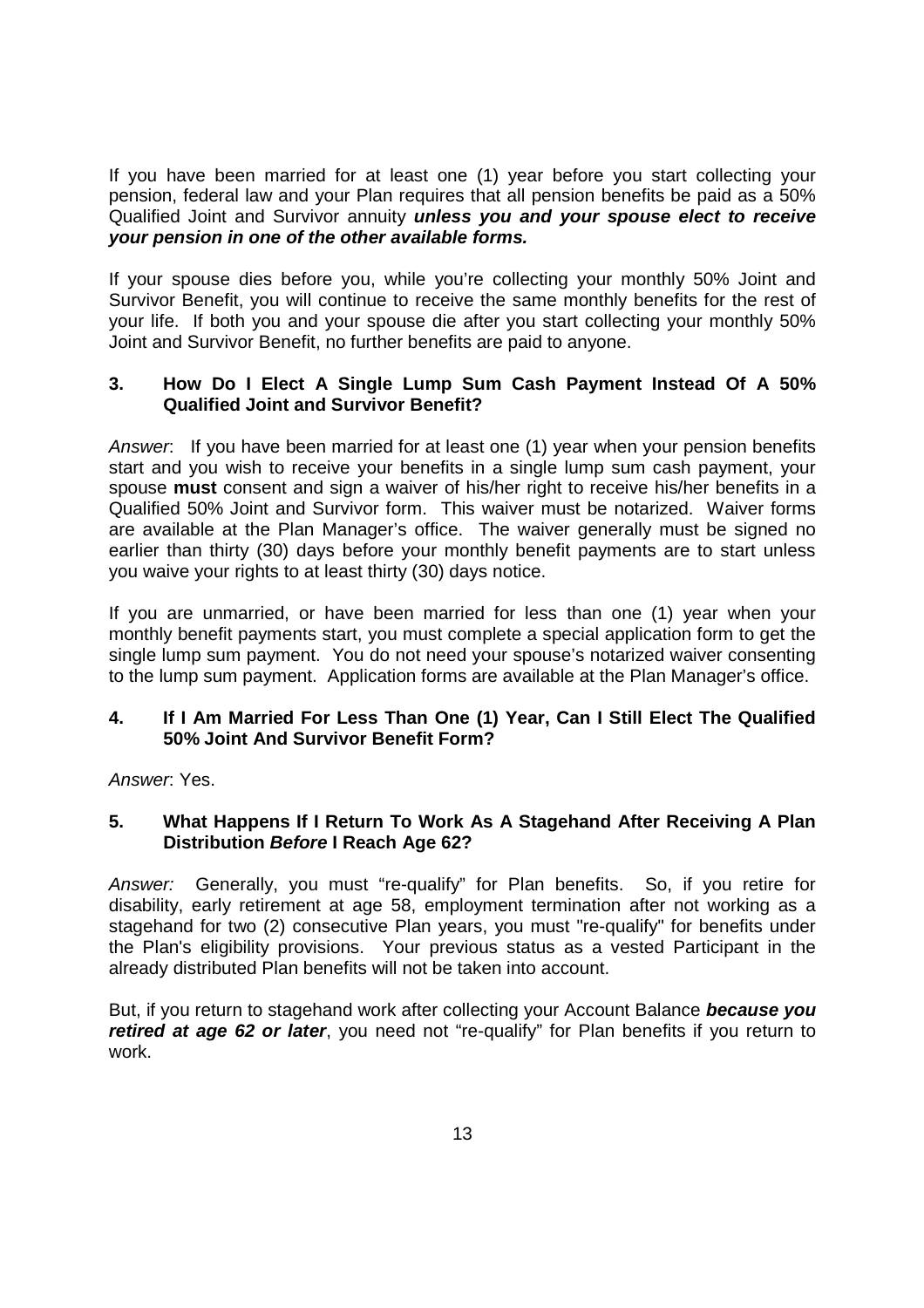## **6. If I Am Divorced Or Legally Separated, Is My Former Spouse Or My Dependent(s) Entitled To Any Of My Plan Benefits?**

*Answer:* Maybe. It depends on the terms of your divorce. Under a Qualified Domestic Relations Order (QDRO) (see below), a court could order that a portion of your benefits be paid to your former spouse, your child(ren), or other dependent(s).

## **7. What Is A QDRO?**

*Answer:* A QDRO is any order or judgment entered in your divorce, separation, custody or paternity case that *clearly* identifies the Plan and the benefits assigned and meets other requirements under federal law. A QDRO can also be an order or judgment that enforces your spouse's obligations.

For example, A QDRO may assign to your former spouse a portion of your monthly or lumps-sum Plan benefit and/or provide for payment of surviving spouse benefits after your death.

## **8. Who Determines Whether A Court Order Is A QDRO?**

*Answer:* The Trustees, on the recommendation of the Plan attorneys, make the determination. When the court order or judgment is filed with the Plan, the Plan's attorneys review these documents. The Plan will then send you a letter that tells you whether the document is a QDRO.

You can obtain, without charge, a copy of the Plan's QDRO procedures. QDRO procedures are available at the Plan Manager's office.

# **SECTION G - BENEFICIARIES**

## **1. Who Can Be My Beneficiary(s)?**

*Answer*: If you have been married for at least one (1) year when your benefits start or at the time of your death, your spouse is *automatically* your beneficiary. If you wish to designate someone else as your beneficiary ("alternative beneficiary"), your spouse **must** sign a notarized consent form. The alternative beneficiary can be anybody else as long as your spouse properly consents to the appointment by signing the required form. The consent form must be witnessed by a Plan designated personnel or by a notary. Consent forms are available at the Plan Manager's office.

If you are unmarried or you have been married for *less* than one (1) year at the time you make the designation, you can designate anyone as your beneficiary. But, if you later marry and are married for at least one (1) year when you begin collecting your pension benefits, your earlier alternative beneficiary designation is automatically cancelled and your spouse of at least (1) one year automatically becomes your beneficiary.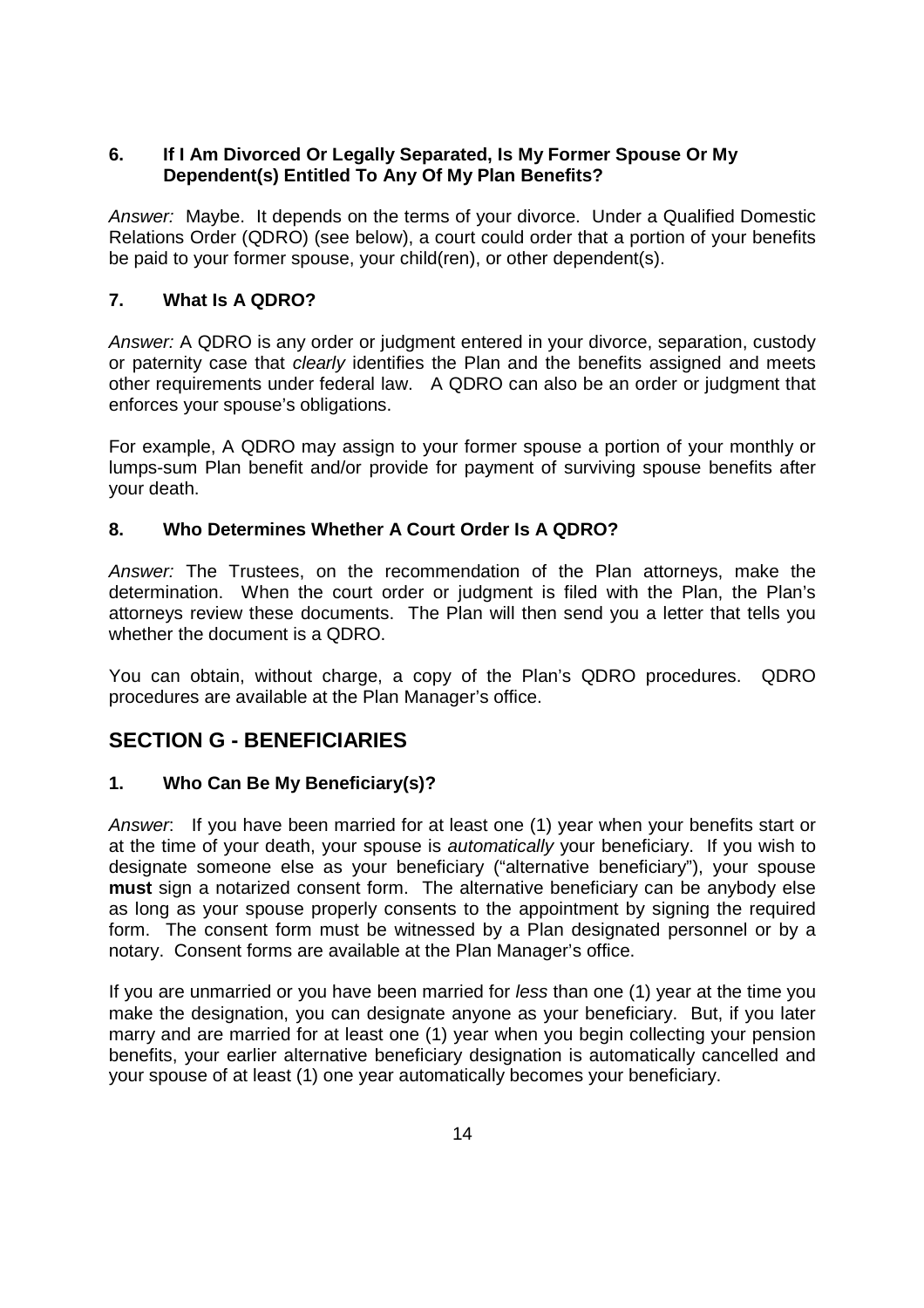If you have been married for less than one (1) year when your pension benefits start and you made no alternative beneficiary designations, any Account balance that remains after your death will be paid to your surviving spouse, if any. If no surviving spouse exists, your Account balance will be paid to your children in equal shares, if any. If you have no children, your Account balance will be paid to your parents in equal shares. In the event there is no beneficiary (no surviving spouse, child(ren), or parent(s)), your remaining Account balance will be paid to your estate.

# **SECTION H - WHEN BENEFITS START**

## **1. When Will My Pension Benefits Be Paid?**

*Answer*: The Plan intends to pay your pension benefits within sixty (60) days after you, your surviving spouse or your beneficiary make a proper application and qualify for benefits. No matter what happens, payments must start by the April  $1<sup>st</sup>$  in the year after you reach age 70½. (In other words, your benefits will automatically start on April 1 of the year after you reach age 70½ even if you do not apply to receive your pension benefits.)

# **SECTION I - OTHER IMPORTANT FACTS**

## **1. Can A Creditor Attach My Benefits?**

*Answer*: Generally, no. But under certain circumstances, the U.S. Internal Revenue Service (IRS) may obtain tax payments from your account.

## **2. Can I Sell My Benefits Or Transfer Them To Someone Else?**

*Answer*: Generally, no. Your pension benefits cannot be transferred, assigned, or pledged to someone else. But, certain QDROs (see Section F-6 through F-8 above for a description of a QDRO) may transfer part of your benefits to someone else.

## **3. What If I Am Mentally Or Physically Unable To Handle Any Benefits The Plan Is Paying?**

*Answer*: The Trustees, or their authorized agents, will decide whether you are mentally or physically unable to handle your benefits based on medical and/or other available evidence. If you are found to be unable to handle your benefits, the Trustees, or their authorized agents, will pay your benefits to your legally appointed guardian or other legal representative. If you do not have legally appointed guardian or legal representative, the Plan will determine the person or institution that is providing your care and pay your benefits to this person or institution.

## **4. Do My Payments From This Plan Affect My Social Security Benefits?**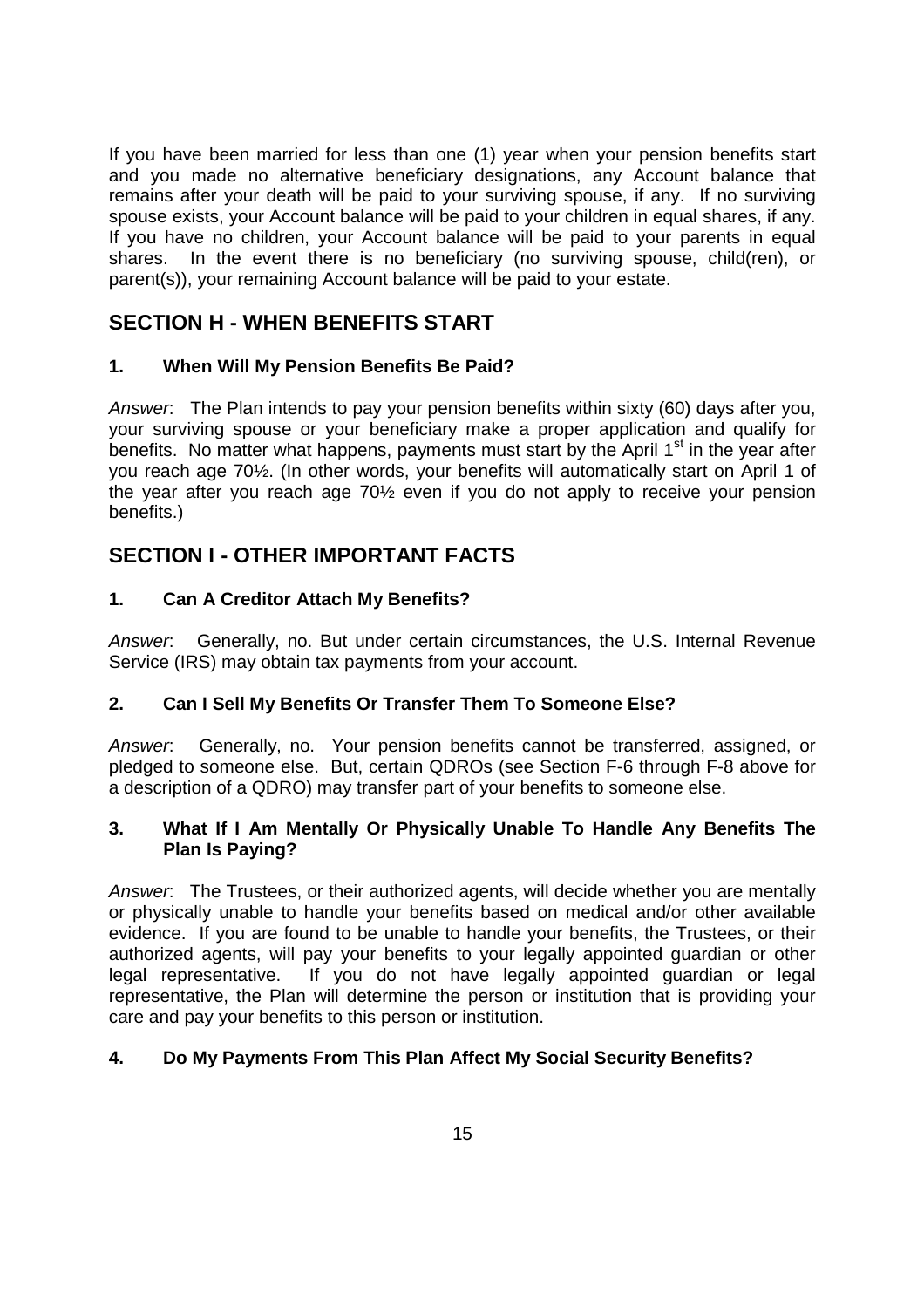*Answer*: No. Your pension benefits from this Plan are in addition to your Social Security benefits and will not offset or in any way affect your Social Security benefits.

## **5. What Do I Do If My Claim For Benefits Is Denied?**

*Answer*: When you submit an application for benefits to the Fund Office, the Fund Office will determine your eligibility and the amount of your benefits, if any. If the Fund Office determines that you are eligible to receive benefits, it will start sending your benefits payments. (Fund Office's determination to issue your benefits will be ratified by the Trustees at the next Board of Trustees meeting.) If the Fund Office cannot decide your claim due to special circumstances or incomplete application, it will notify you of the delay and the time frame in which your claim will be decided. The Fund Office may also ask you to supply the information needed to complete your application.

If the Fund Office denies your application for any reason, either in entirely or in part, the Fund Office will provide you with a written explanation for the denial of your claim. The explanation will contain the following information:

- 1) the specific reason(s) why the Fund Office denied your application;
- 2) references to specific Plan provisions on which the denial was based;
- 3) a description of additional information, if any, required to complete your application, and an explanation as to why the information is necessary;
- 4) notice that you are entitled to receive, on request and free of charge, reasonable access to and copies of all documents, records and other information relevant to your claim for benefits; and
- 5) steps you may take to appeal the decision and your right to sue the Fund if you believe that your claim was improperly denied.

If you disagree with the Fund Office's decision on your claim, you have the right to appeal that decision to the Trustees for further review as follows:

- 1) Within sixty (60) days after you receive the final notice denying your claim, you must notify the Fund Office *in writing* that you want the Trustees or their agent to review your claim;
- 2) Your written request for review or hearing should include all information regarding your claim as well as the reason(s) why you believe the Fund Office made an incorrect decision. You are entitled to receive information from the Fund records which you reasonably believe might help support your claim. Upon request, Fund Office will provide you with copies of pertinent records regarding your claim at no cost to you. The Trustees' (or their agent's) review will consider all comments, documents, records and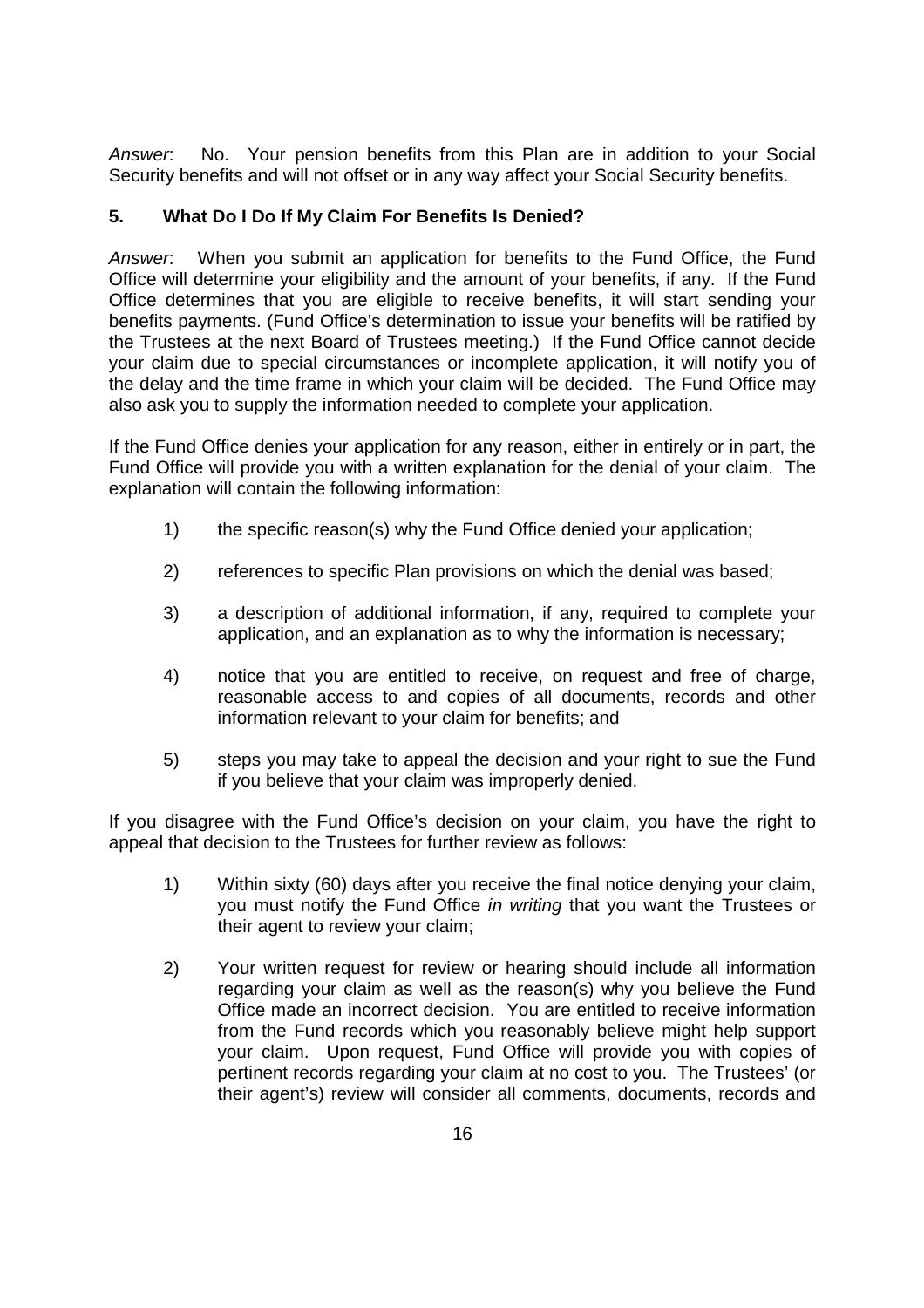other information you or your representative submit regardless of whether that same information was submitted to and considered by the Fund Office;

- 3) If the Trustees grant you a personal hearing, you may appear in person or choose a representative to appear on your behalf;
- 4) If the Trustees do not grant or you do not wish to make a personal appearance before the Trustees, the Plan's Administrative Manager will present your written statement and other pertinent information to the Trustees;
- 5) The Trustees, or a Committee appointed by the Trustees and authorized to act on their behalf, will review your request and notify you of their decision; and
- 6) You will receive written notice of the Trustees' decision with the reason(s) for their decision and reference(s) to specific Plan provision(s) supporting their decision. You also will be notified of your right to a reasonable review, to obtain, free of charge, copies of all documents, records and other information relevant to your claim for benefits, an explanation of the Fund's remaining voluntary appeal procedures, and your right to sue the Fund if you still believe that your claim was improperly denied.

Generally, the Trustees will discuss all requests for review received by the Fund Office at the Trustees' meeting.

Special rules apply to claims for Disability Retirement Benefits. If your claim for Disability Retirement Benefits is denied, you will be provided with a copy of the rule that specifically governs the disability benefits determinations.

If your claim was denied based on scientific or clinical judgments, the denial notice will include an explanation of the scientific or clinical judgment that applied the terms of the Plan to your medical circumstances. If your claim was denied based on scientific or medical judgment, the Trustees, on appeal, will consult the health care professional with appropriate training and experience in the relevant field as a part of their review.

This professional will not have been involved with the original decision to deny your claim. If your appeal is denied, the denial notice will not only include similar types of information as provided in your initial denial notice, but will also include the name(s) of the health care professional(s) the Trustees consulted as well as the names of any vocational or occupational experts the Trustees consulted in connection with your appeal and whether or not the Trustees relied on their advice to deny your appeal.

For any stage of these review procedures, you may have a legal representation at your own expense. But, you cannot start any legal action, including proceedings before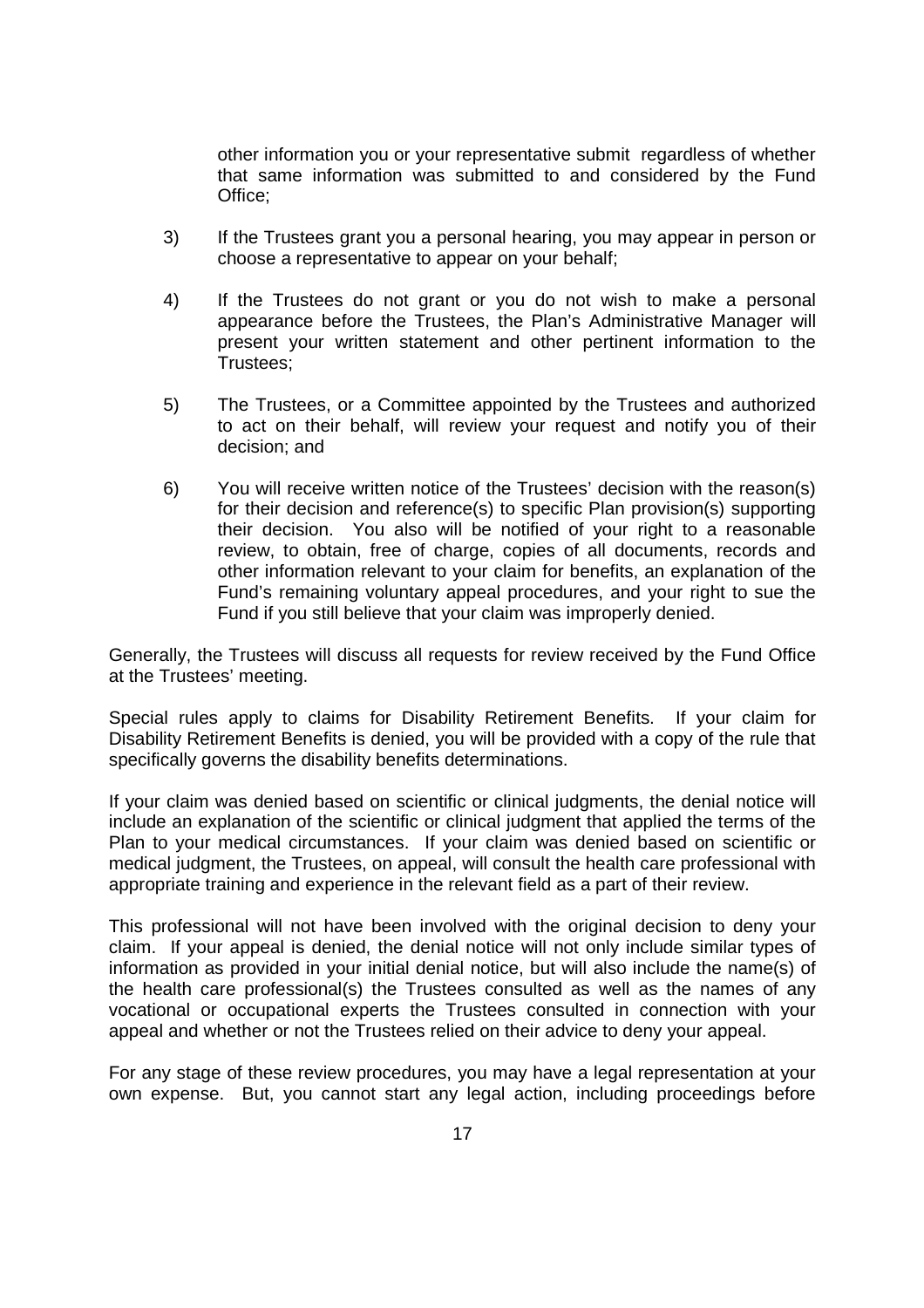administrative agencies, until you have followed the above procedures and exhausted the Plan's internal appeal process.

If you have any questions about the review procedures described above, please contact the Fund Office. Address your written inquiry to:

> IATSE Local 38 and 812 Pension Fund 30700 Telegraph Road, Suite 2400 Bingham Farms, MI 48025

## **6. Can The Plan Be Changed Or Discontinued?**

*Answer*: Yes. The Trustees believe that the Plan will continue indefinitely, but the Plan may be changed or terminated at any time. You will be notified of any changes or any termination. But, the Plan cannot be changed in such a way that causes you to lose your *vested* benefits. The Plan is designed to safeguard your interest.

### **7. What Happens If The Plan Is Terminated?**

*Answer*: If the Plan is terminated, you will become 100% vested in your Account regardless of your circumstances. The Trustees will make arrangements for the payment of any and all Plan obligations, including the payment of your Account to you or your beneficiary. In addition, the Trustees will arrange for a final Plan audit, a report of their transactions, give all legally required notices and prepare and file any report required by law.

## **8. Is My Plan Benefit Insured By The PBGC?**

*Answer*: No. This is so because the Plan is a defined contribution plan, and defined contribution plans are not eligible for PBGC insurance.

#### **9. What Are My Responsibilities As A Participant?**

*Answer*: To ensure that you get all the benefits to which you are entitled, please be sure to do all of the following:

- 1) If you move, immediately notify the Fund Office of your new address. You can get a change of address form from your Local Union Office;
- 2) If you are a new Participant, you must complete a Participant Data Card. Call the Fund Office at (248) 645-6550, or write to: TIC International Corporation, 30700 Telegraph Road, Suite 2400, Bingham Farms, MI 48025. When writing, please include your name, social security number, new address, and local union number. If you are not sure whether you have completed this card, call the Fund Office;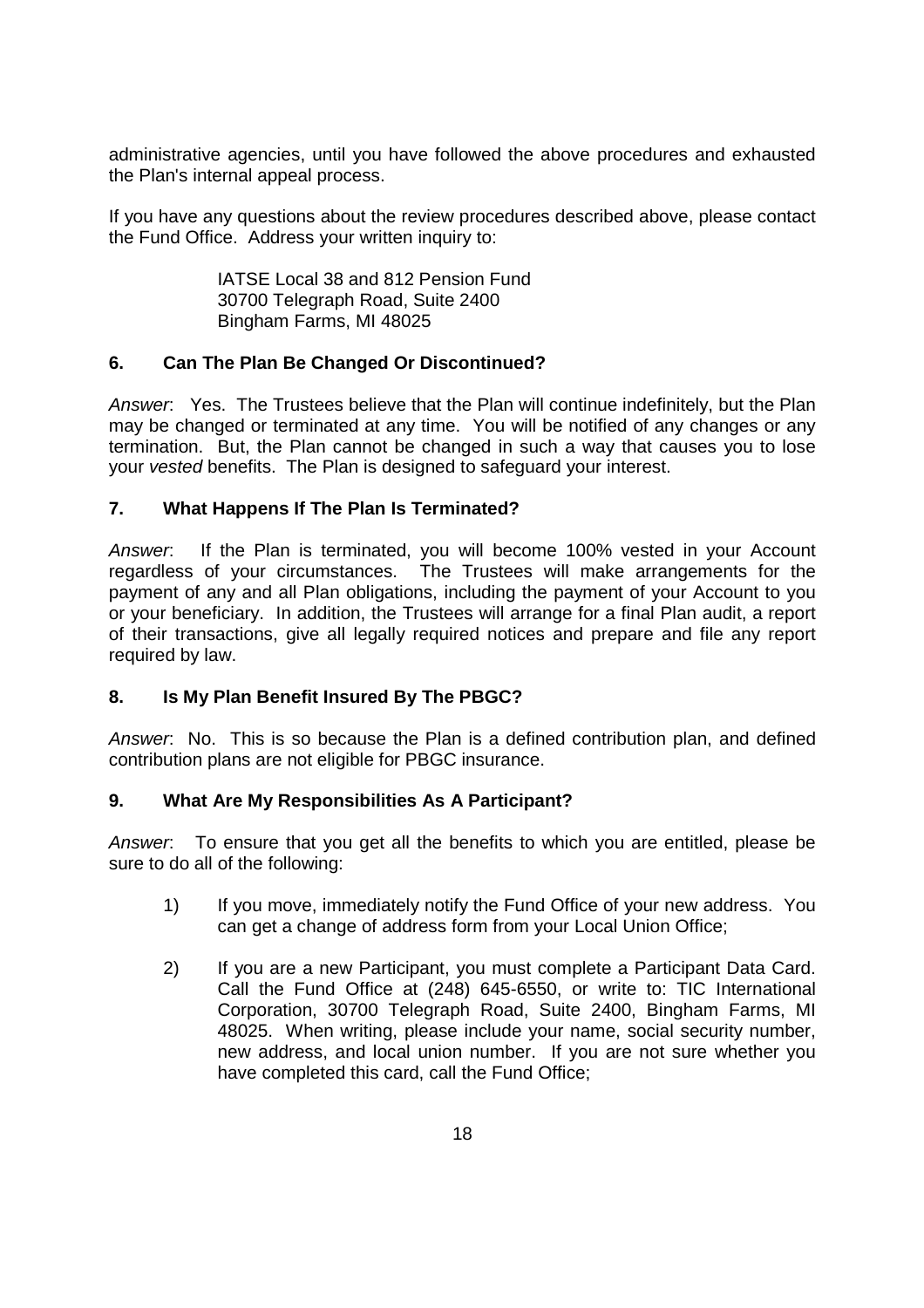- 3) If you want to change your beneficiary, you must complete a new **Participant Data Card** and send it to the Fund Office;
- 4) If you leave the geographic area covered by the Fund, contact the Fund Office; and
- 5) Keep your own personal record of the hours you work for every employer.

## **ADDITIONAL INFORMATION REQUIRED BY ERISA**

#### **Agent for Service of Legal Process**

Christopher P. Legghio Legghio & Israel, P.C. 306 South Washington Avenue Suite 600 Royal Oak, Michigan 48067

Service of legal process may also be made on the Plan Manager.

### **Plan Administrator**

The Board of Trustees c/o TIC International Corporation 30700 Telegraph Road, Suite 2400 Bingham Farms, MI 48025 Telephone: (248) 645-6550

### **Union Trustees**

Timothy F. Magee, Chairman IATSE Local 38 900 Pallister Avenue Detroit, MI 48202

Calvin M. Hazelbaker IATSE Local 38 Business Representative 900 Pallister Avenue Detroit, MI 48202

Timothy O'Dea IATSE Local 38 900 Pallister Avenue Detroit, MI 48202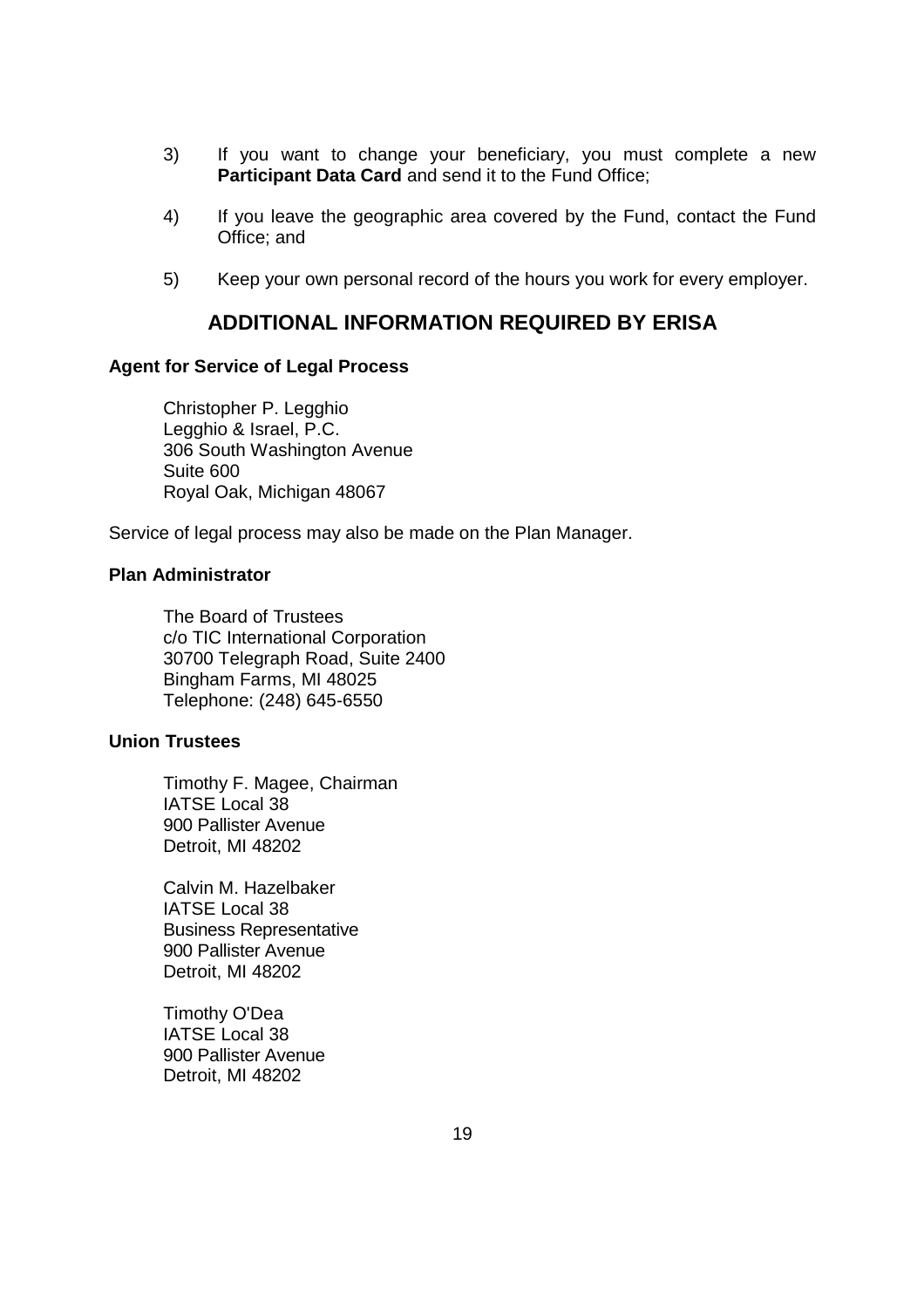#### **Employer Trustees**

Patricia K. Walker, Secretary Detroit Symphony Orchestra 3711 Woodward, Suite 100 Detroit, MI 48201

Robert Carr Olympia Entertainment 2211 Woodward Avenue Detroit, MI 48201

Alan N. Lichtenstein Nederlander Detroit, LLC Fisher Theater 3011 West Grand Boulevard Detroit, MI 48202

#### **Plan Manager**

TIC International Corporation 30700 Telegraph Road, Suite 2400 Bingham Farms, MI 48025 Telephone: (248) 645-6550

#### **Plan Sponsor and Employers**

The Plan is sponsored by the Board of Trustees. The Plan is maintained under the terms of the collective bargaining agreements negotiated between Locals 38 and 812 and participating Employers. If an Employer is not a party to a written agreement, the Employer has no legal obligations to contribute to the Plan on your behalf.

Upon *written* request, you may obtain information on whether or not a particular Employer is required to contribute to this Plan, and if so, that Employer's address.

You may also obtain a copy of any collective bargaining agreement by sending a written request to the Trustees, c/o TIC International Corporation, 30700 Telegraph Road, Suite 2400, Bingham Farms, MI 48025. Copies of the collective bargaining agreements are also available for examination at the Fund Office during normal business hours -- please submit a written request to the Fund Office, with specific materials you wish to review, at least three (3) working days in advance.

#### **Authority to Speak**

No one but the Trustees has the authority to speak for the Trustees in explaining the Plan's terms and provisions including eligibility provisions or Plan benefits.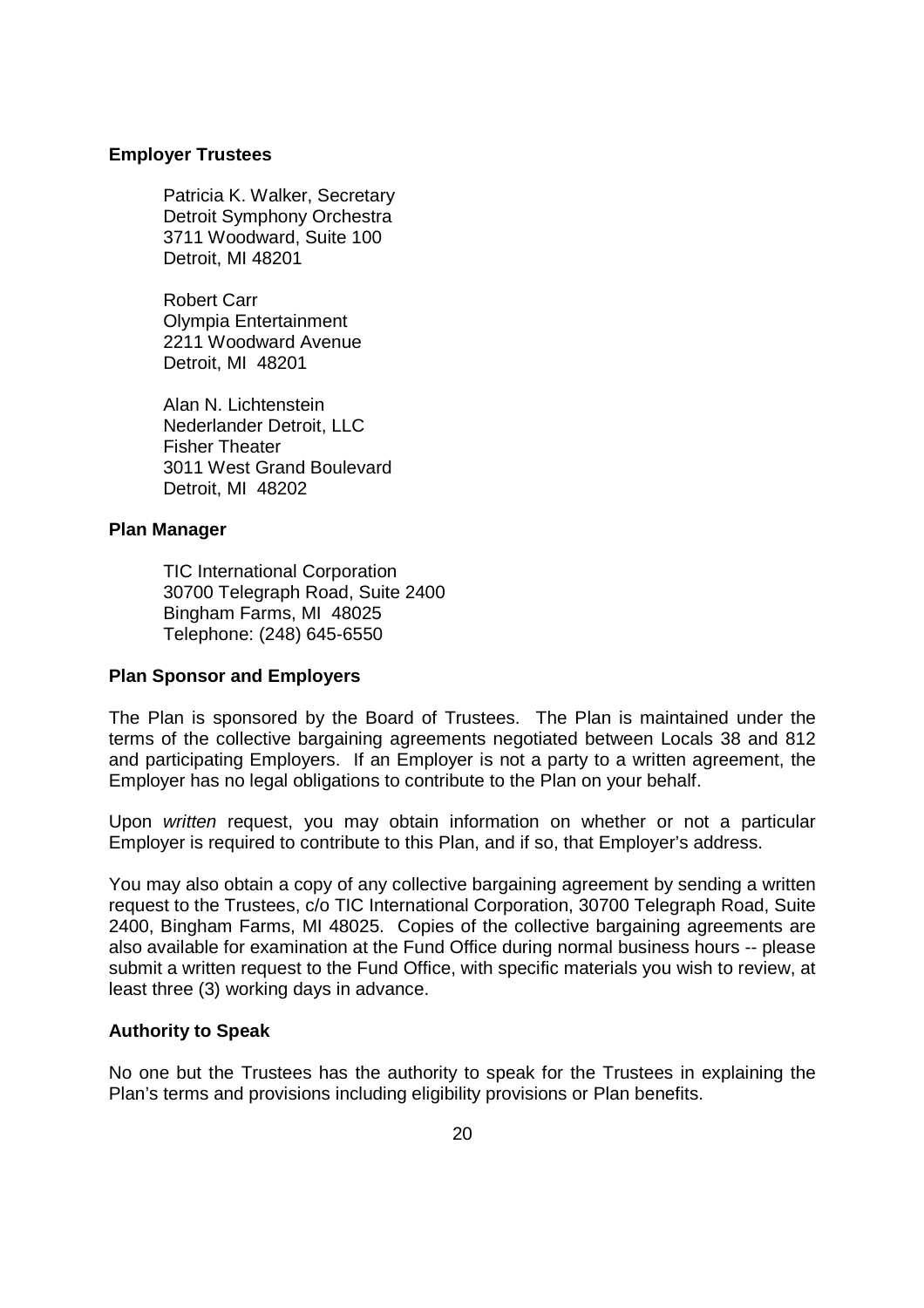#### **Name of Plan**

The name of the Plan is "IATSE Local 38 and Local 812 Pension Plan."

#### **Plan Sponsor's Employer Identification Number and Plan Number**

The employer identification number (EIN) assigned by the Internal Revenue Service (IRS) to this Plan is 38-2848288. The plan number is 001.

#### **Plan's Fiscal Year**

Plan's fiscal year runs from July 1 through June 30.

#### **Type of Plan**

This is a defined contribution pension plan. The Plan is designed to provide you, upon your retirement, with a monthly income or a single LUMP sum payment based on the amount of Employer contributions made on your behalf and/or should have been made on your behalf. These contributions, plus investment income, minus expenses, are credited to your individual Account.

#### **Name of Plan Administrator**

The Plan is maintained and administered by a Board of Trustees with equal represetantion by labor and management. The Board consists of three (3) Union Trustees and three (3) Employer Trustees. The current Trustees are listed above.

The Board of Trustees has the primary responsibility for decisions concerning the Plan's eligibility rules, types of benefits, administrative policies, management of the Plan assets, and the interpretation of Plan provisions.

#### **Type of Administration**

Although the Trustees are legally designated as the Plan Administrator, they have delegated many of the day to day functions to TIC International Corporation.

TIC maintains the eligibility records, accounts for employer contributions, processes claims, keeps Participants informed about changes in the Plan, files government reports, and performs other routine activities for the Trustees.

#### **Question about the Plan**

If you have any questions about your Plan, you should contact the Trustees by writing to: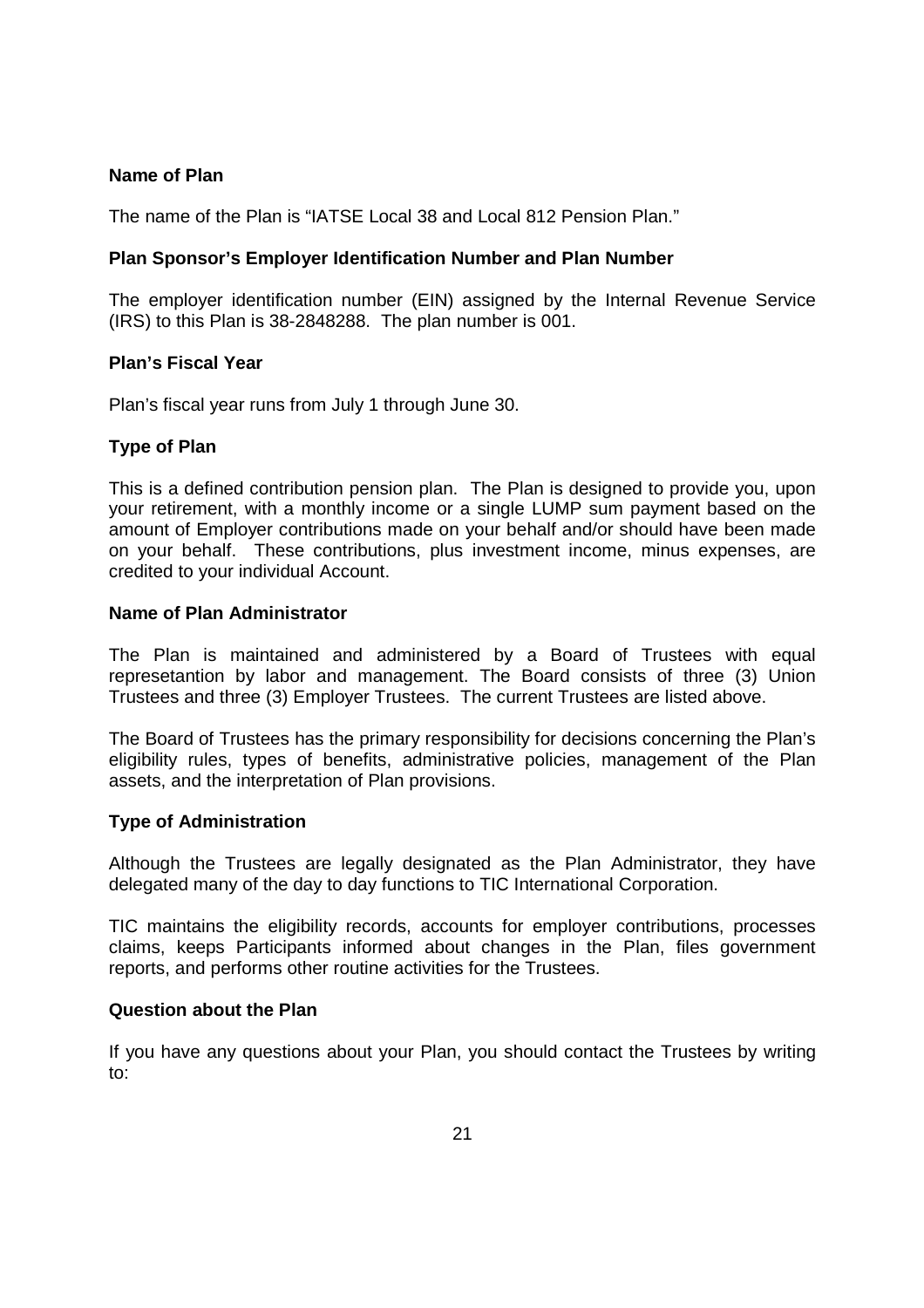IATSE Local 38 and Local 812 Pension Plan c/o TIC International Corporation 30700 Telegraph Road, Suite 2400 Bingham Farms, MI 48025

#### **Statement of Your ERISA Rights**

As a participant in IATSE Local 38 and 812 Pension Plan, you are entitled to certain rights and protections under the Employee Retirement Income Security Act of 1974 (ERISA). ERISA provides that all plan participants shall be entitled to:

#### **Receive Information About Your Plan and Benefits**

You may examine, without charge, at the plan administrator's office and at other specified locations, such as worksites and union halls, all documents governing the plan, including insurance contracts and collective bargaining agreements, and a copy of the latest annual report (Form 5500 Series) filed by the plan with the U.S. Department of Labor and available at the Public Disclosure Room of the Pension and Welfare Benefit Administration.

You may obtain, upon written request to the Plan administrator, copies of documents governing the operation of the Plan, including insurance contracts and collective bargaining agreements, and copies of the latest annual report (Form 5500 Series) and updated summary plan description. The administrator may make a reasonable charge for the copies.

You may receive a summary of the Plan's annual financial report. The Plan administrator is required by law to furnish each participant with a copy of this summary annual report.

You may obtain a statement telling you whether you have a right to receive a pension at normal retirement age (age 62) and if so, what your benefits would be at normal retirement age if you stop working under the Plan now. If you do not have a right to a pension, the statement will tell you how many more years you have to work to get a right to a pension. This statement must be requested in writing and is not required to be given more than once every twelve (12) months. The plan must provide the statement free of charge.

#### **Prudent Actions by Plan Fiduciaries**

In addition to creating rights for Plan participants ERISA imposes duties upon the people who are responsible for the operation of the employee benefit plan. The people who operate your Plan, called "fiduciaries" of the Plan, have a duty to do so prudently and in the interest of you and other Plan participants and beneficiaries. No one, including your employer, your union, or any other person,